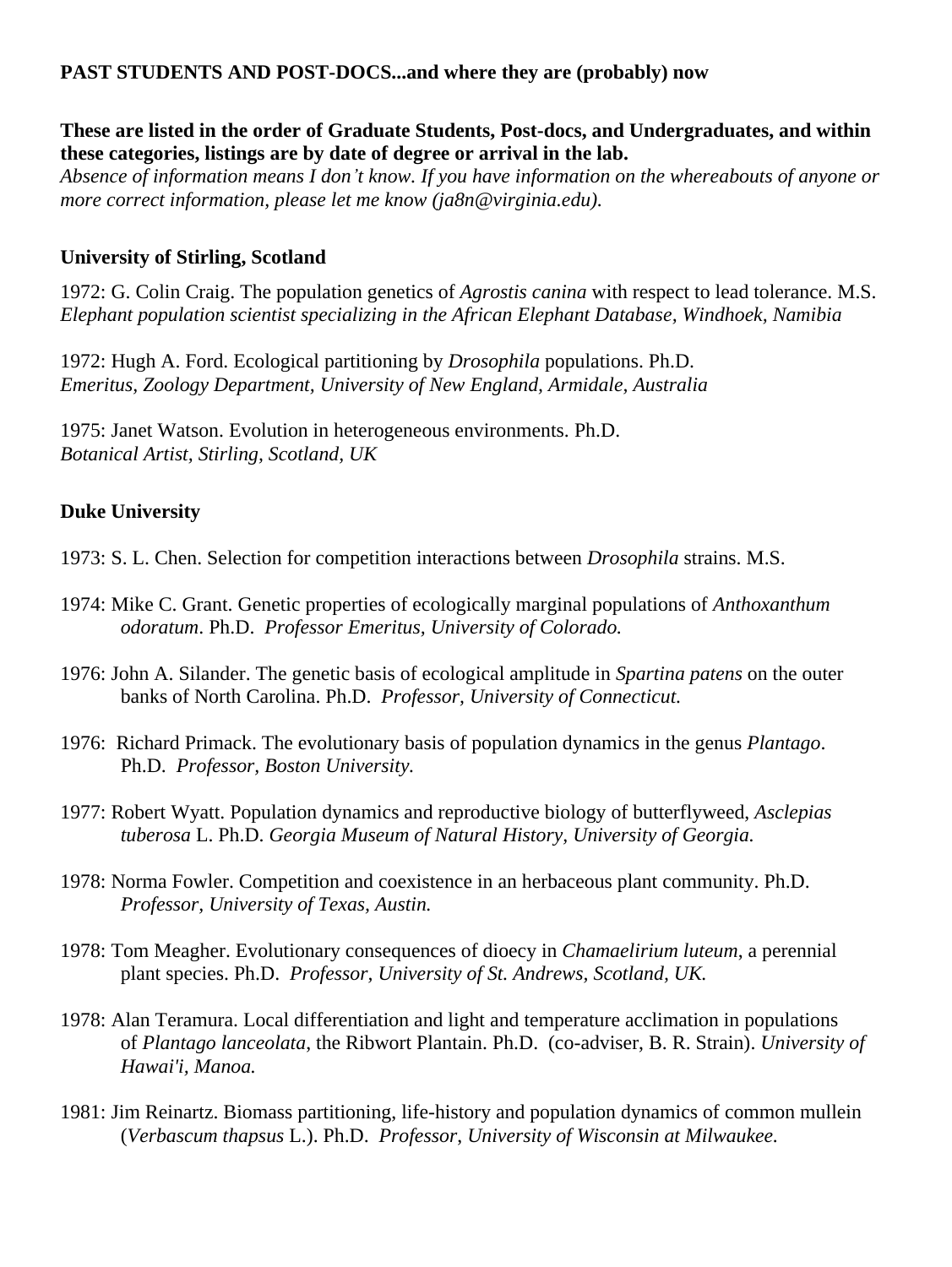- 1982: Keith Clay. Ecological and genetic consequences of cleistogamy in the grass *Danthonia spicata*. Ph.D. *Professor, Tulane University*
- 1982: Helen M. Alexander. Demography of and intraspecific variation in *Plantago lanceolata* in relation to infection by the fungus *Fusarium moniliforme* var. *subglutinans*. Ph.D. (co-adviser, M.D. Rausher). *Professor, [University](http://www2.ku.edu/~eeb/faculty/alexanderh.shtml) of Kansas.*
- 1982: Jim McGraw. Physiological processes determining fecundity and mortality in *Dryas octopetala* ecotypes. Ph.D. (co-adviser, Dr. B. R. Strain). *Professor Emeritus, [West Virginia](http://www.as.wvu.edu/~jmcgraw/JBMPersonalSite/)  [University.](http://www.as.wvu.edu/~jmcgraw/JBMPersonalSite/)*
- 1983: Sara Via. Genetic basis of polyphagy: genotype x environment interaction in host plant use by an insect herbivore. Ph.D. (co-adviser, M. D. Rausher) *Professor, [University of Maryland.](http://www.entmclasses.umd.edu/labs/via/ViaLab.html)*
- 1983: Ruth Shaw. Ecology and genetics of density dependent regulation in *Salvia lyrata*. Ph.D. *Professor, [University of Minnesota](http://www.cbs.umn.edu/eeb/contacts/ruth-g-shaw)*.
- 1984: Robert J. Ambrose. Ecologically based agricultural technology in Central America: experiments with polyculture cropping systems. M.S.
- 1984: Deborah A. Roach. Ecological genetics of life-history characteristics in *Geranium carolinianum*. Ph.D. *Professor, [University of Virginia](http://people.virginia.edu/~dar2x/Research.htm)*.
- 1984: Allan J. Hruska. Plant density, varietal diversity and cyanogenic glucoside level effects in a cassava (*Manihot esculenta* Crantz) agroecosystem in Costa Rica. M.S. *Director, Global IDEAS, Michigan State University.*
- 1985: Steven E. Kelley. The mechanism of sib-competition for the maintenance of sexual reproduction in *Anthoxanthum odoratum*. Ph.D. *Saint Mary's College, California*.
- 1986: Brian Jacobs. The relative fitness of atrazine resistant biotypes of *Solanum nigrum*. M.S. (coadviser, Dr. D. Patterson).
- 1986: Nick Jordan. Components of adaptive differentiation in a weedy plant, *Dioidea teres*. Ph.D. *Professor, [University of Minnesota.](http://environment.umn.edu/about/ione_bios/nick_jordan.html)*
- 1986: Kirk Moloney. Determinants of species distributions: *Danthonia sericea* as a model system. Ph.D. *Professor, [Iowa State University.](http://www.eeob.iastate.edu/faculty/profiles/MaloneyK/MaloneyK.html)*
- 1986: Elizabeth Lyons. The evolutionary significance of breeding system variation in *Leavanworthia crassa* Rollins (Cruciferae). Ph.D. *State Department, Washington, D.C.*
- 1989: Jon Evans. Population consequences of clonal integration in a heterogeneous environment. Ph.D. (co-adviser, B. Strain.). *Professor, Herbarium Director, [The University of the South,](http://biology.sewanee.edu/facstaff/evans) Sewanee, Tennessee.*
- 1989: Foster Levy. Mechanisms of speciation in *Phacelia*. Ph.D. *Professor Emeritus, [East Tennessee](http://www.etsu.edu/honors/staff.asp)  [State University](http://www.etsu.edu/honors/staff.asp)*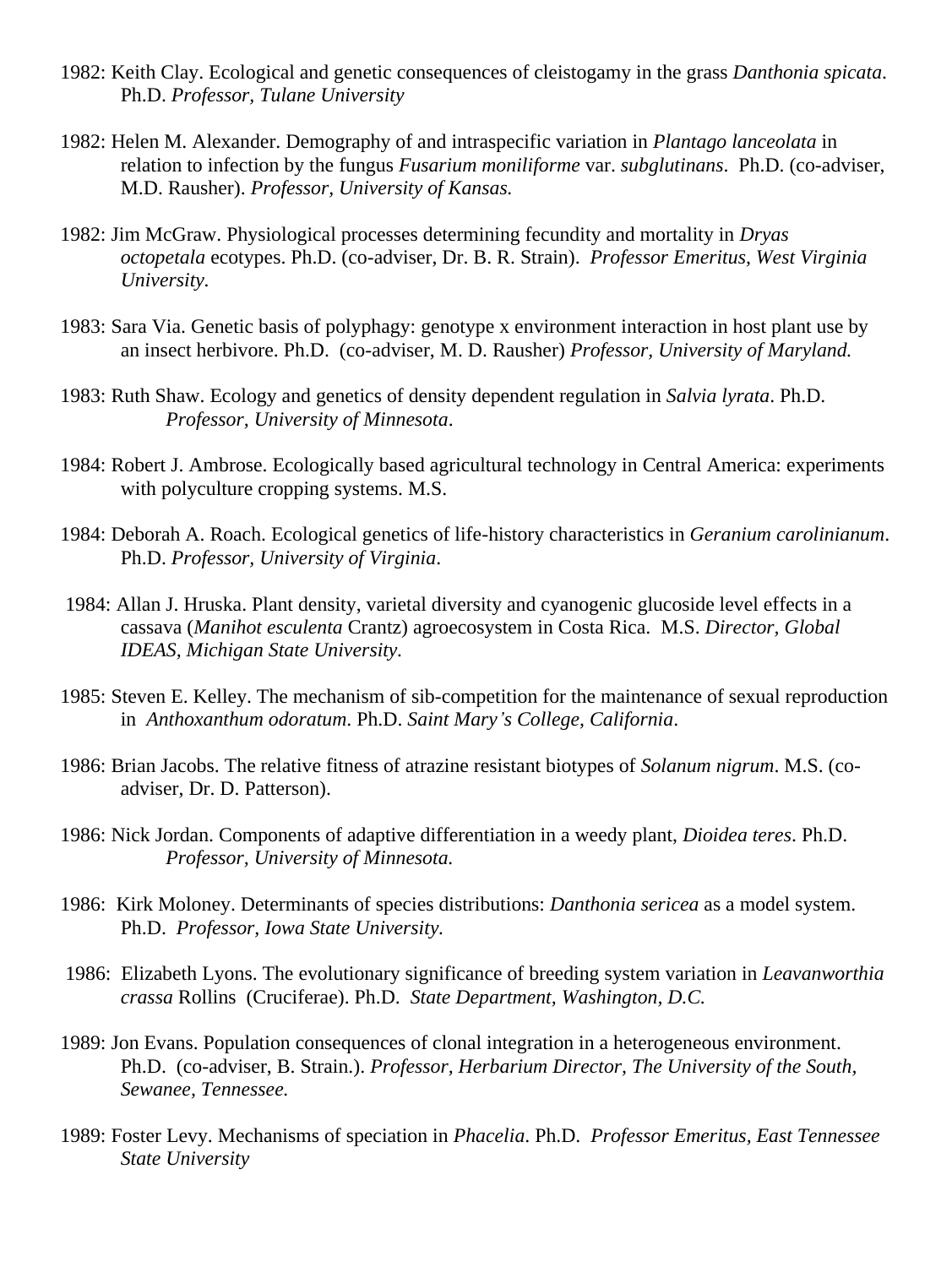- 1989: Ann Kelly. Distribution and crossing relationships within and among diploid and tetraploid populations of *Cuthbertia graminea* Small. M.S.
- 1990: Lynn Broaddus. Natural selection on gynodioecy in *Plantago lanceolata*. Ph.D. *President, Broadview [Collaborative,](http://www.broadviewcollaborative.com/) Inc.*
- 1990: Barbara Best. A stochastic model of genetic differentiation at the margin of a finite plant population. M.S.
- 1991: Pat Peroni. Genetic change and persistence of red maple (*Acer rubrum* L.) during secondary succession in North Carolina piedmont forests. Ph.D. (co-adviser N. Christensen) *Professor, [Davidson](http://www3.davidson.edu/cms/x40531.xml) College (passed away in 2018).*
- 1992: Rafael F. del Castillo Sanchez. Evolutionary consequences of breeding systems in *Phacelia dubia*. Ph.D. *Instituto Politecnico Nacional, CIIDIR, Oaxaca, Mexico*
- 1992: Meg Ronsheim. The relative advantages of sexual and asexual reproduction in *Allium vineale*. Ph.D. *Professor, [Vassar College,](http://faculty.vassar.edu/maronshe/ronsheim.html) New York*.
- 1992: Jim Bever. Ecological and evolutionary dynamics of plants and their soil community. Ph.D. *Distinguished Foundation Professor, University of Kansas.*
- 1992: Pete Thrall. Genetics and population dynamics of the *Silene-Ustilago* plant pathogen system. Ph.D. Chief Research Scientist, *CSIRO [Agriculture and Food, Canberra,](http://www.csiro.au/en/Organisation-Structure/Divisions/Plant-Industry/PeterThrall.aspx#a1) Australia*
- 1992: Doug Taylor. Sex ratio bias in *Silene alba*. Ph.D. *Professor, [University of Virginia.](http://people.virginia.edu/~drt3b/index.php)*
- 1993: Jane Molofsky. Population dynamics and pattern formation in populations: theoretical and empirical tests using *Cardamine pensylvanica*. Ph.D. *Professor, [University of Vermont.](http://www.uvm.edu/~plantbio/molofsky.php)*
- 1995: Elizabeth Crone. Causes of complex dynamics in long-term experimental populations of *Cardamine pensylvanica*. Ph.D. *Professor, Tufts University, Medford, Massachusetts.*
- 1997: Sheila St. Amour. Sex-ratio and sex-switching in Jack-in-the-Pulpit. M.S. *Passed away 2020.*
- 1997: Chris Richards. Population genetics of the colonisation process in *Silene alba.* Ph.D. *Research Geneticist, Genetic Resources Preservation, [USDA, Fort Collins, Colorado.](http://www.ars.usda.gov/pandp/people/people.htm?personid=42033)*
- 1997: Matt Olson. Genetic basis of sex-determination in *Astilbe biternata*. Ph.D. *Associate Professor, [Texas Tech University.](http://www.faculty.biol.ttu.edu/olson/welcome.html)*
- 2000: Anne Pringle. Genetics and community ecology of mycorrhizal fungi. Ph.D. *Vilas Distinguished Achievement Professor, University of Wisconsin-Madison.*
- 2000: Mike Gilchrist. Virulence, transmission, and added mortality: measuring and modeling the relationships that drive parasite evolution. Ph.D. *Associate Professor, [University of Tennessee,](http://www.tiem.utk.edu/~mikeg/)  [Knoxville.](http://www.tiem.utk.edu/~mikeg/)*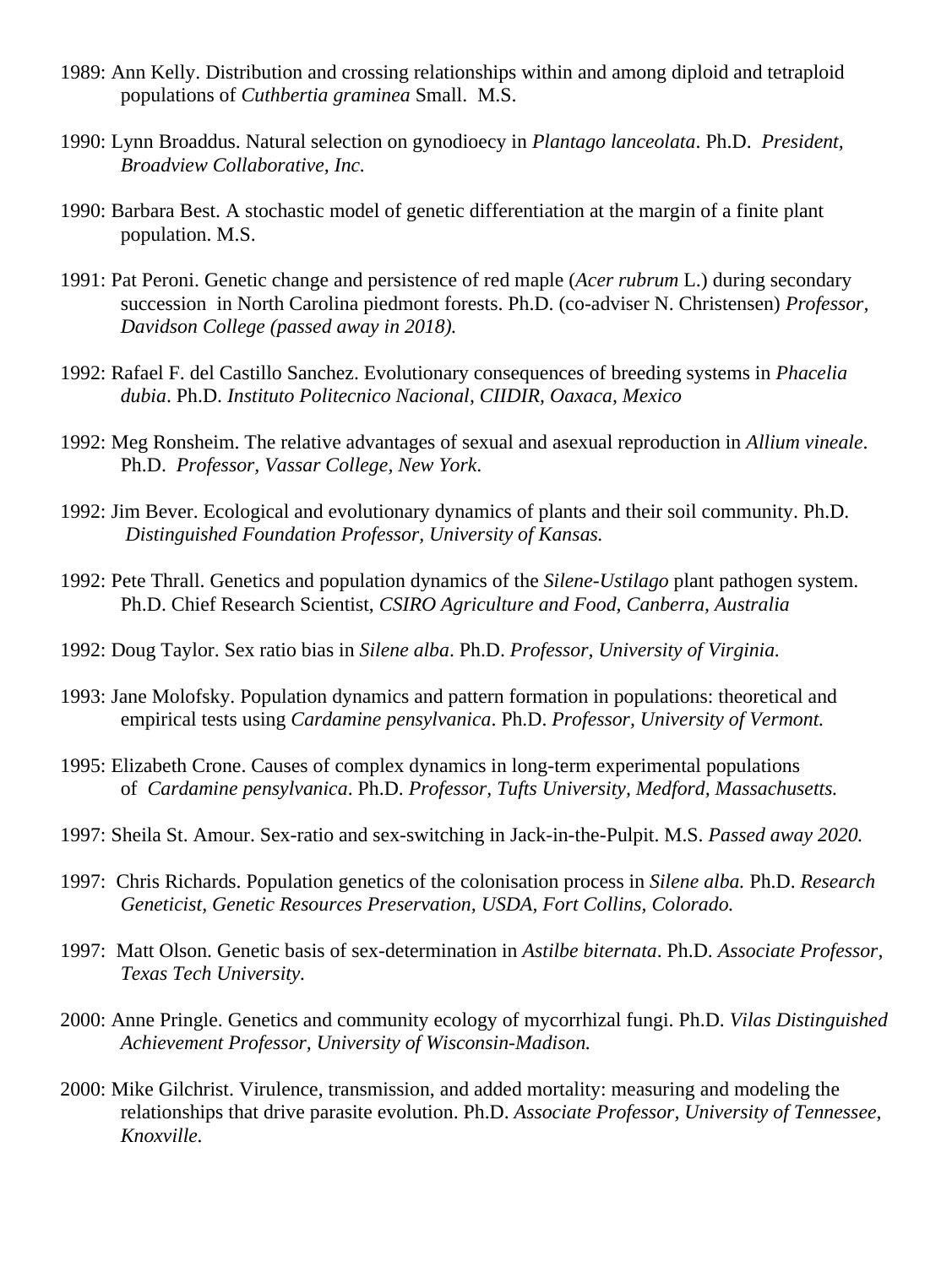- 2002: Leonie C. Moyle. Evolution and genetics of reproductive isolation in *Silene*. Ph.D. *Professor, [Indiana University,](http://sites.bio.indiana.edu/~moylelab/) Bloomington.*
- 2002: Andrew Heidel. Systemic acquired resistance expression in mutant and natural populations of *Arabidopsis*. Ph.D. *Bioinformatician, University of Jena, Germany.*
- 2002: Kara O'Keefe. Evolution of the sterility component of virulence and levels of selection. Ph.D. *Epidemiologist and Genetic Data Analyst. Zurich, Switzerland*
- 2003: Debra Hlavaty. Causes and consequences of biased sex-ratios in the ant *Leptothorax*. M.A.
- 2003: Annette Golonka. Evolutionary and ecological consequences of nectar-inhabiting microorganisms. Ph.D. *Associate Professor, [University of South Carolina, Lancaster.](http://usclancaster.sc.edu/faculty/golonka/index.html)*

#### **University of Virginia**

- 2005: Amy B. Pedersen. Intestinal parasites and acorn masts in the population dynamics of *Peromyscus*. Ph.D. *Advanced Research Fellow, Wellcome Trust Centre for Infection, Immunity and Evolution, [University of Edinburgh](http://www.biology.ed.ac.uk/research/groups/apedersen/)*
- 2007: Jessie Abbate. The evolution of suppressed recombination in the sex chromosomes of *Microbotryum.* M.S. *Geospatial Epidemiologist, Geomatys, Montpellier, France.*
- 2009: Vijay Panjeti. Spatial dynamics at population margins. Ph.D. *Systems Analyst, Microsoft Corp., Seattle*
- 2010: Christi Baker. Correlates of genetic variation in susceptibility to infectious disease in humans. M.S. *Senior Analyst, ZelTech, Charlottesville, Virginia*
- 2012: J. Abbate. Determinants of pathogen distribution in natural populations. Ph.D. *Geospatial Epidemiologist, Geomatys, Montpellier, France.*

#### **POST-DOCTORAL ASSOCIATES**

- 1968-70 Heather Dickinson [Newcastle University, U.K.](http://www.ncl.ac.uk/ihs/people/profile/heather.dickinson)
- 1973-75 Lin Wu [University of California, Davis](http://ucanr.edu/?facultyid=2498)
- 1978-86 Thomas Meagher [University of St. Andrews](http://biology.st-andrews.ac.uk/contact/staffProfile.aspx?sunID=trm3)
- 1979-80 Norman Ellstrand [University of California, Riverside](http://www.plantbiology.ucr.edu/faculty/ellstrand.html)
- 1981-82 Annie Schmitt Brown University
- 1983-84 Ruth Shaw [University of Minnesota](http://www.cbs.umn.edu/eeb/contacts/ruth-g-shaw)
- 1983-86 Alex Motten [Duke University](http://fds.duke.edu/db/aas/Biology/afmotten)
- 1984-86 Jon Shaw [Duke University](http://biology.duke.edu/bryology/index.html)
- 1987-88 Francois Felber [Universite de Neuchatel, Switzerland](http://www2.unine.ch/evobot/page-11459.html)
- 1987-89 Don Stratton [University of Vermont](http://www.uvm.edu/~dstratto/)
- 1988-89 Arjen Biere [Netherlands Institute of Ecology](https://www.nioo.knaw.nl/users/abiere)
- 1989-91 Kaius Helenurm [University of South Dakota](http://people.usd.edu/~helenurm/Home.html)
- 1989-90 Peter van Tienderen [Universiteit van Amsterdam](http://home.medewerker.uva.nl/p.h.vantienderen/)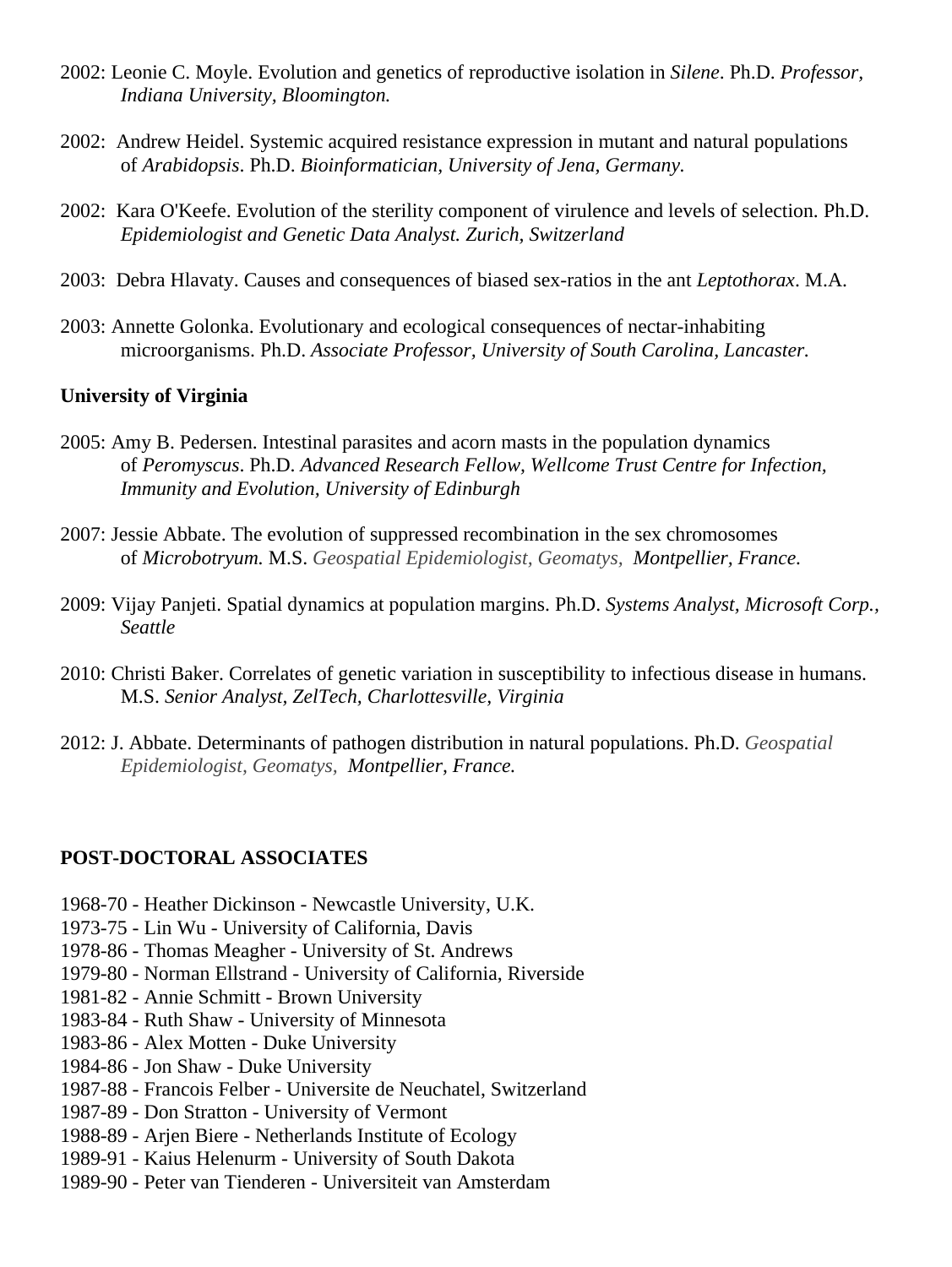- 1990-91 Andrew Jarosz [Michigan State University](http://www.plantbiology.msu.edu/faculty/faculty-research/andrew-m-jarosz/)
- 1992-97 Peter Thrall [CSIRO Australia](http://www.csiro.au/en/Organisation-Structure/Divisions/Plant-Industry/PeterThrall.aspx#a1)
- 1992-97 Jim Bever [Indiana University](http://www.bio.indiana.edu/faculty/directory/profile.php?person=jbever)
- 1995-99 Kristi Westover [Winthrop University](http://www.winthrop.edu/cas/faculty/default.aspx?id=14163)
- 1997-00 Shamima Akhter
- 1997-02 Michael Hood [Amherst College](http://www3.amherst.edu/~mhood/)
- 1999-01 Charlie Nunn [Harvard University](http://www.people.fas.harvard.edu/~nunn/archive/index.html)
- 2002-03 Joanna Vondrasek Piedmont Community College
- 2004-06 Louise Johnson [University of Reading](http://www.reading.ac.uk/biologicalsciences/about/staff/l-j-johnson.aspx)

## **UNDERGRADUATES**

### **University College of North Wales**

Richard Abbott Tony Seaton Keith Walley

**Duke University** – not a complete listing by any means, mostly those who went on to academic careers in Biology or grad school. Please let me know if you should be here!!

Peter Kareiva Rick Michod Jane Stanford Joe Pollard George Maddox May Berenbaum (summer intern) Abtin Tabaee Laura Rose Sonia Altizer Anne Lockhart Elizabeth Evans

## **University of Virginia**

- ca. 1999 Wendy Palen
- ca. 2000 John Hammond Sarah Joyner Molly Brooke Britt Koskella Jessica Partain Sara Hyland Melanie Katawczik Findley Ransler
- ca. 2001 Liz McKenzie Kristin Novotny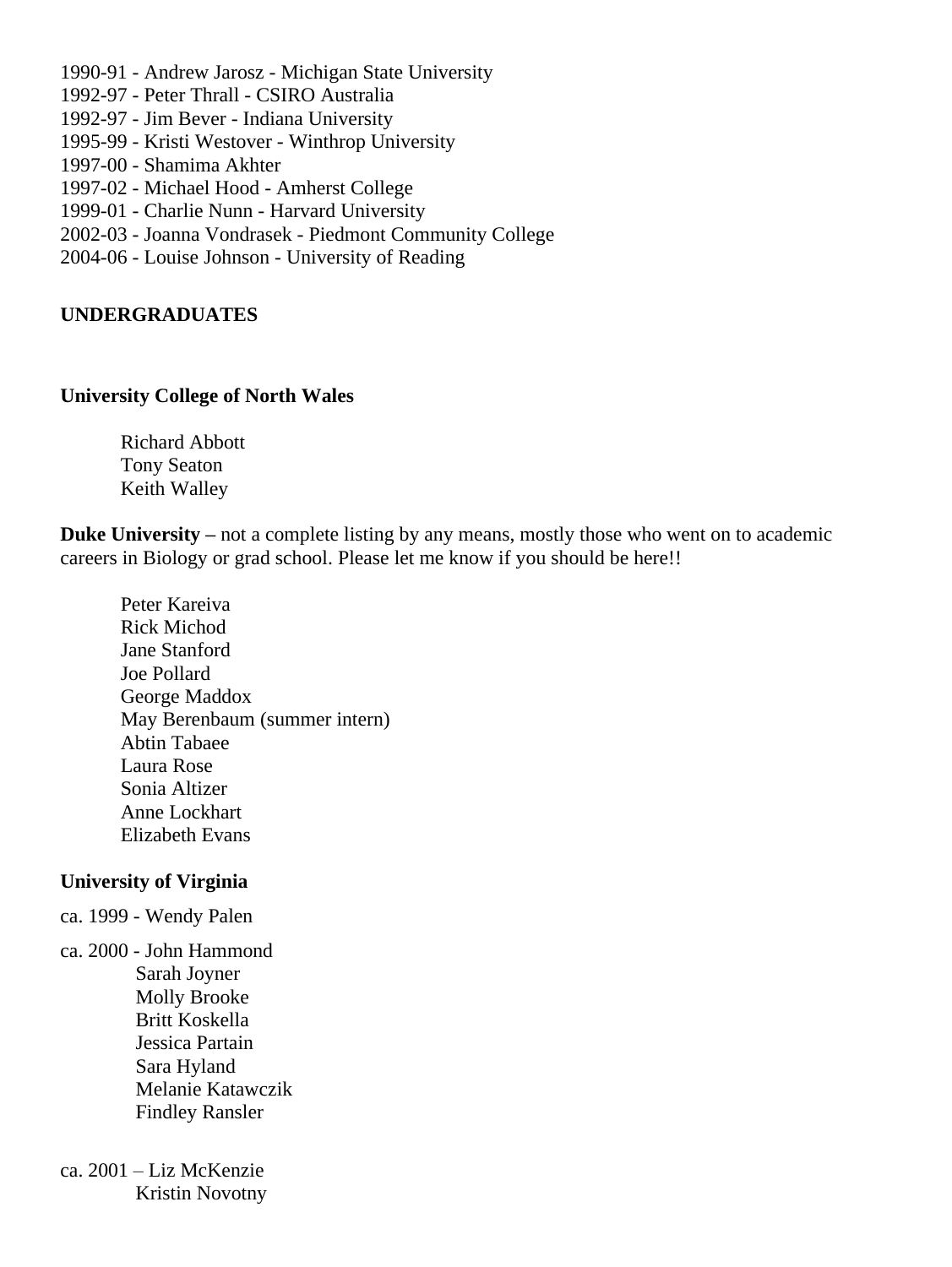Hilary Heishman Stephanie Conrad Lola Fatoyinbo Joe Abrams Jessie Abbate Dan Streicker Mike Duthie Ginger Leonard Lorraine Cafuir Meghan Thompson Kyle Dexter Brenda Johnson Erin McCrelless Andrea Jones Matt Semler

2004 - Christi Cordero Ryan Anderson Kevya

2005 - Linda Liu

 Bingjie Ling Doug Daley Christina Jenkins Dave Boyd Vanessa Amos Jeff Kan

- 2008 Ashlee Aldridge Laura Pall Ashton Erler Alia El-Kahid
- 2009 Kerri Coon Chris Winstead-Derlega

## 2010 - Lisa Razzi Ahlia Sekkare Carolyn Farnsworth

#### 2011 - Amy Johnson Anthony Ortiz

 Robbie Richards Prima Vithoontien Steffi Muller

# 2013 – Ian Miller Arslan Zahid